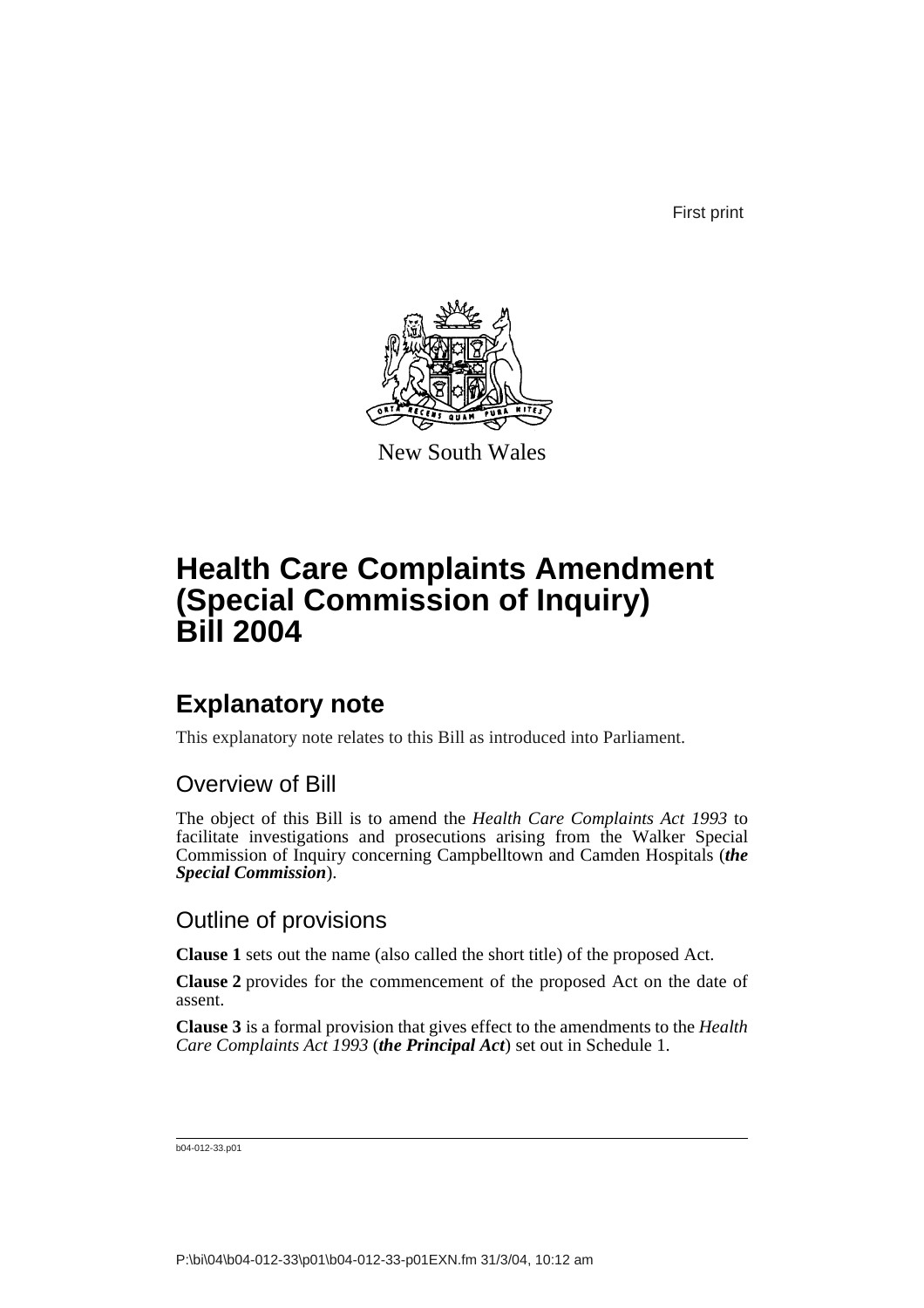Explanatory note

### **Schedule 1 Amendments**

**Schedule 1 [1]** inserts proposed section 105 into the Principal Act, which gives effect to proposed Schedule 5 to the Principal Act.

**Schedule 1 [2]** inserts proposed Schedule 5 into the Principal Act, which contains the following provisions:

Clause 1 sets out definitions used in the proposed Schedule. In particular, it defines *HCCC* to mean the Health Care Complaints Commission constituted under the Principal Act. It also defines *the referred complaints* to mean the complaints and other matters relating to Campbelltown and Camden Hospitals specified in the commission establishing the Special Commission of Inquiry issued by the Governor on 11 December 2003.

Clause 2 provides that the HCCC is required to conduct investigations recommended by the Special Commission in relation to health practitioners. If a recommendation for such an investigation is made, the matter is taken to be a complaint made under the Principal Act and obligations required to be complied with before an investigation is instituted are dispensed with.

Clause 3 provides that the HCCC is, if the Special Commission so recommends, required to refer a specified matter in relation to a health practitioner to a registration authority for assessment by a professional or impairment assessment body. If a recommendation for such a referral is made, obligations required to be complied with before a matter is so referred are dispensed with.

Clause 4 authorises the Special Commission to provide the HCCC, a health registration authority or a professional or impairment assessment body with documents or other information obtained by the Special Commission in the course of its inquiries.

Clause 5 provides that the HCCC, any registration authority, any professional or impairment assessment body or any disciplinary body may take into account any matter contained in a report of the Special Commission (or other information used by the Special Commission) in any investigation or other action taken in respect of a health practitioner under the Principal Act or a health registration Act.

Clause 6 protects investigations and disciplinary and other action arising from the recommendations of the Special Commission from certain legal challenges.

Explanatory note page 2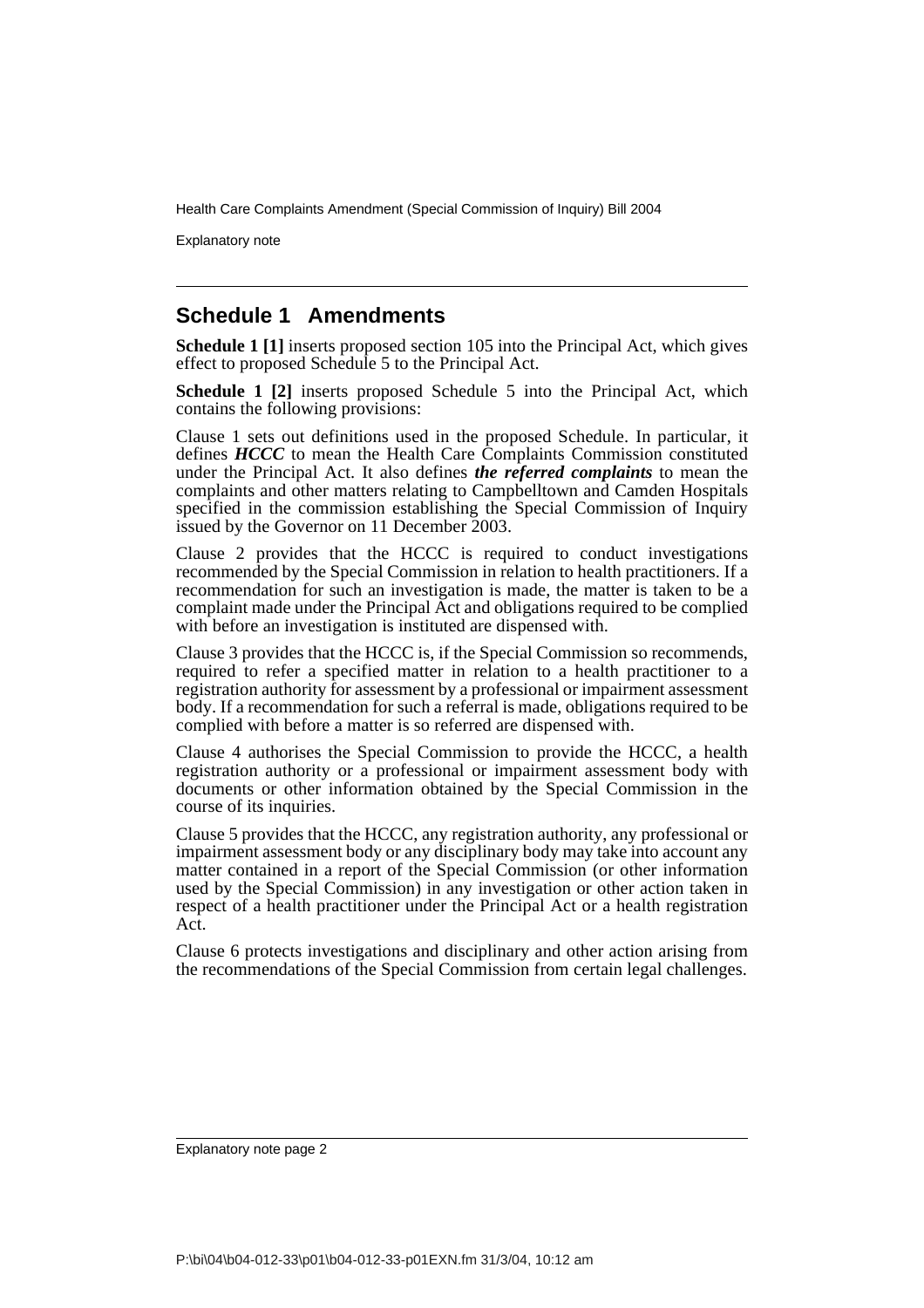Explanatory note

Clause 7 provides that anything done by the HCCC, before the commencement of the proposed Schedule, with respect to the investigation of a matter in anticipation of a recommendation of the Special Commission is taken to have been done after that commencement if the recommendation is contained in a report of the Special Commission. The clause also ensures that the HCCC can continue to deal with matters that the Special Commission considers, but for which it does not make recommendations for further action.

Explanatory note page 3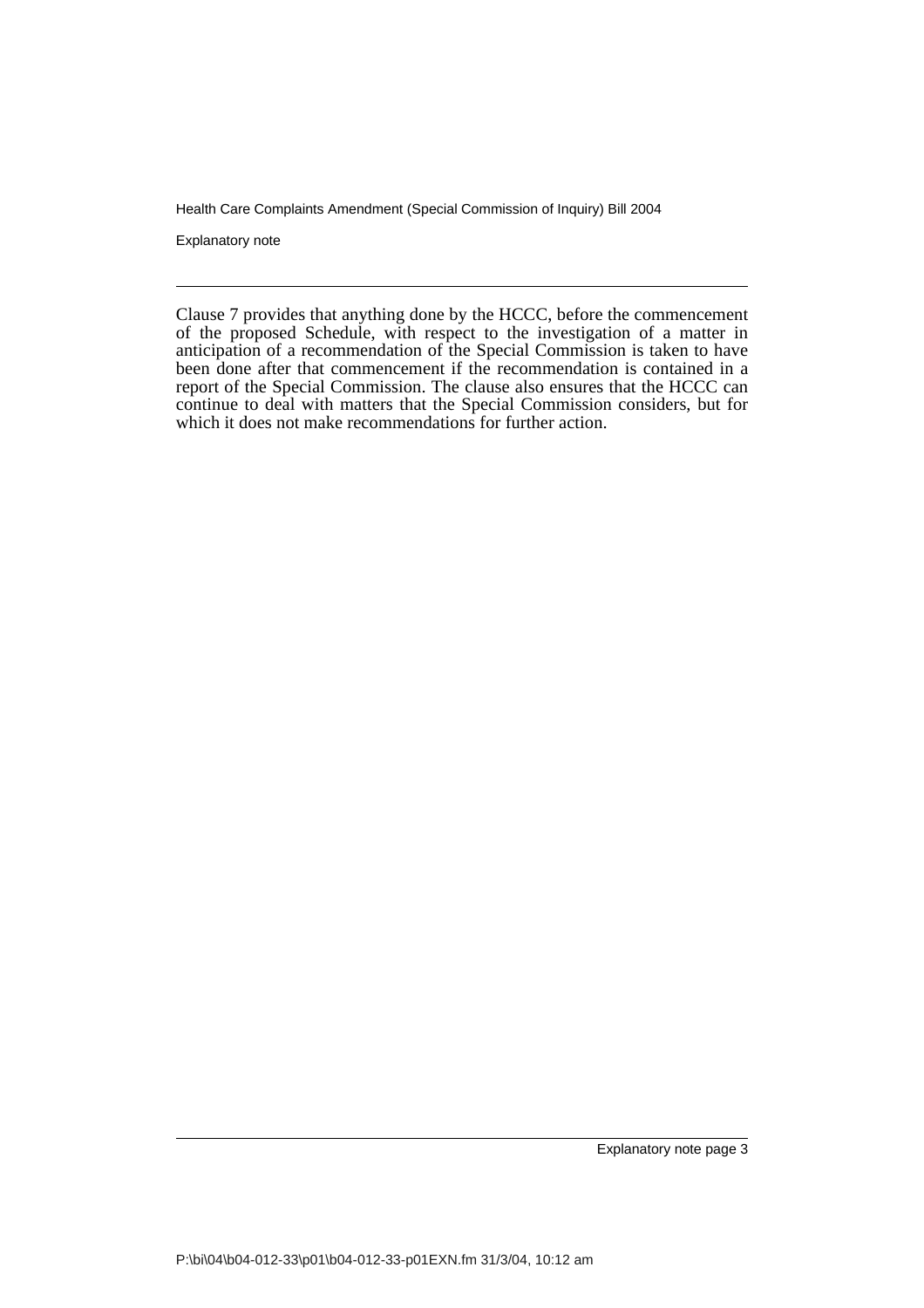First print



New South Wales

# **Health Care Complaints Amendment (Special Commission of Inquiry) Bill 2004**

## **Contents**

|                                                     | Page |
|-----------------------------------------------------|------|
| Name of Act                                         |      |
| 2 Commencement                                      |      |
| Amendment of Health Care Complaints Act 1993 No 105 | 2    |
| Schedule 1 Amendments                               |      |

b04-012-33.p01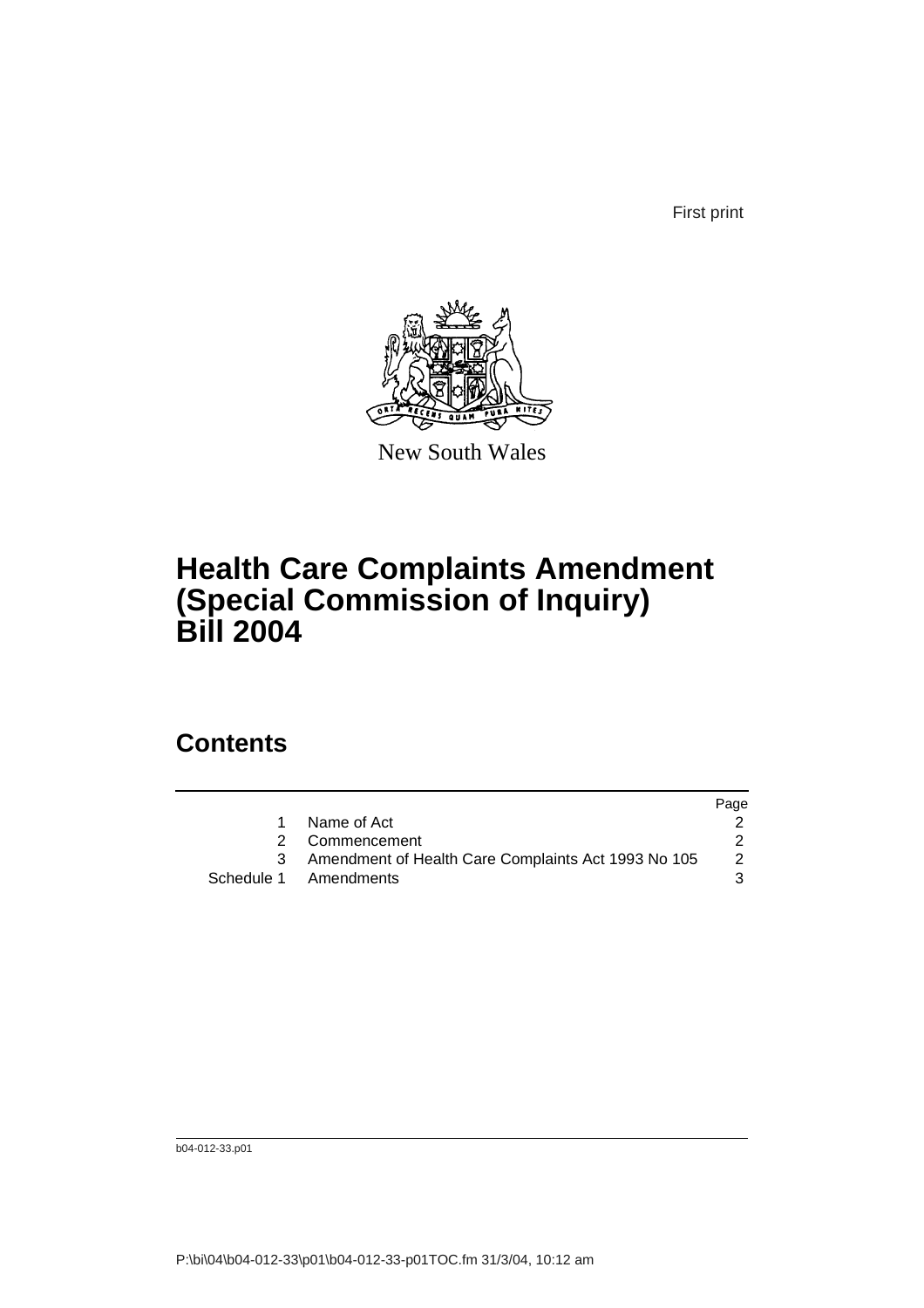

New South Wales

## **Health Care Complaints Amendment (Special Commission of Inquiry) Bill 2004**

No , 2004

#### **A Bill for**

An Act to amend the *Health Care Complaints Act 1993* to facilitate investigations and prosecutions arising from the Special Commission of Inquiry concerning Campbelltown and Camden Hospitals.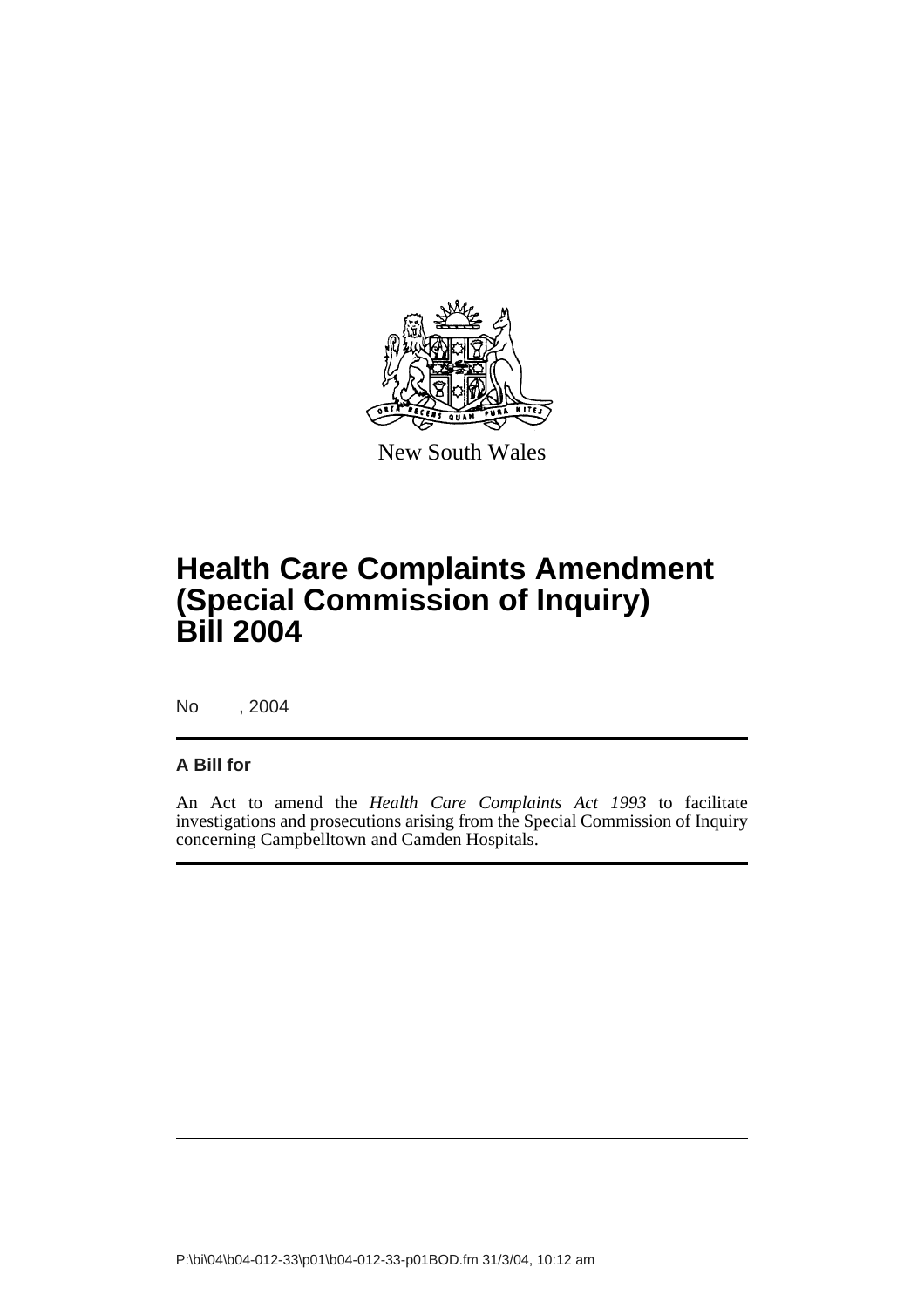<span id="page-5-2"></span><span id="page-5-1"></span><span id="page-5-0"></span>

|              | The Legislature of New South Wales enacts:                                                    |                     |
|--------------|-----------------------------------------------------------------------------------------------|---------------------|
| 1            | Name of Act                                                                                   | 2                   |
|              | This Act is the Health Care Complaints Amendment (Special<br>Commission of Inquiry) Act 2004. | 3<br>$\overline{4}$ |
| $\mathbf{2}$ | <b>Commencement</b>                                                                           | 5                   |
|              | This Act commences on the date of assent.                                                     | 6                   |
| 3            | Amendment of Health Care Complaints Act 1993 No 105                                           | 7                   |
|              | The Health Care Complaints Act 1993 is amended as set out in<br>Schedule 1.                   | 8<br>9              |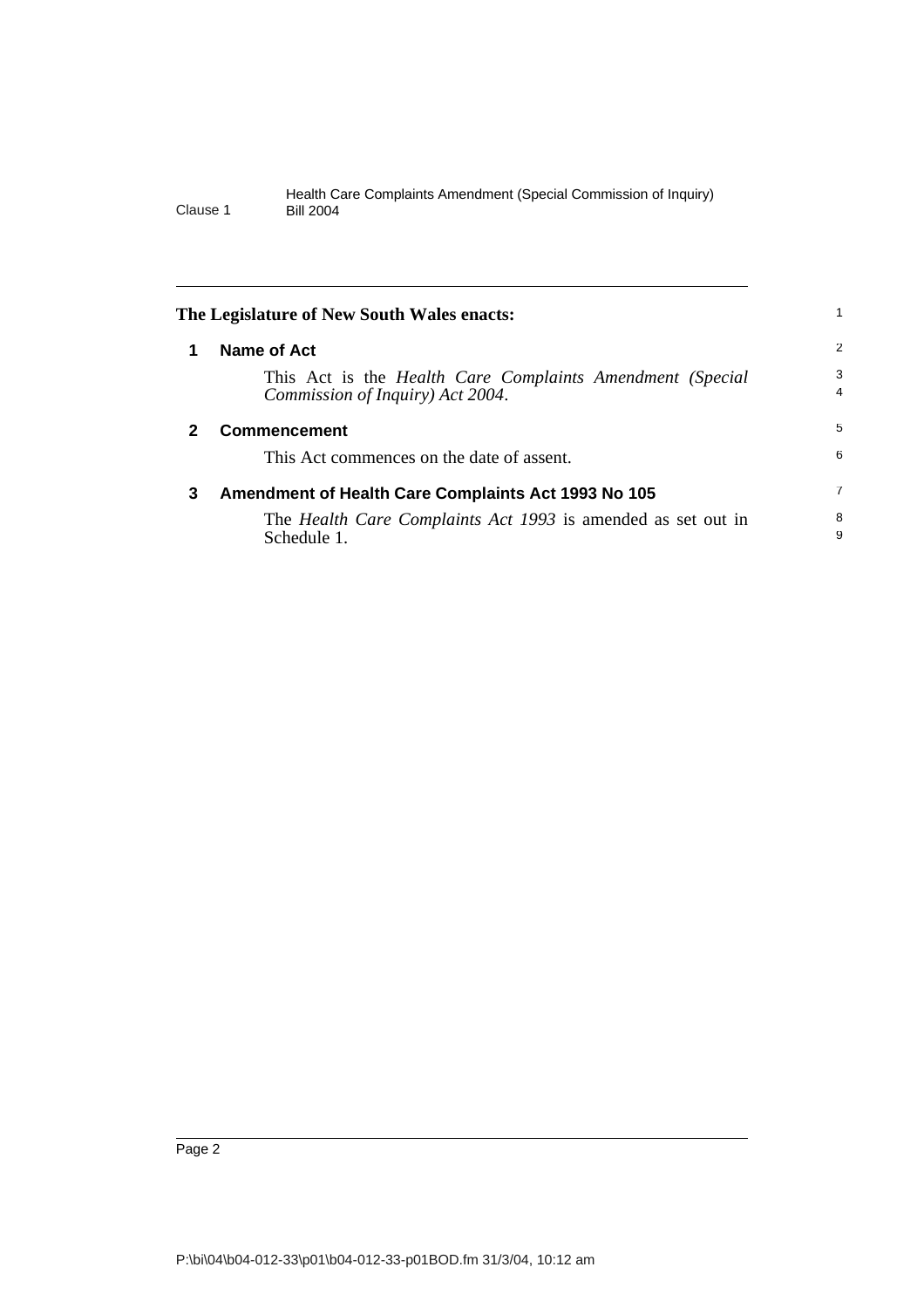Amendments Schedule 1

 $\ddot{\phantom{0}}$ 

J.

<span id="page-6-0"></span>

|       |     | <b>Schedule 1 Amendments</b><br>(Section 3)                                                                                                                                                                                                                                                                            | 1<br>2                     |
|-------|-----|------------------------------------------------------------------------------------------------------------------------------------------------------------------------------------------------------------------------------------------------------------------------------------------------------------------------|----------------------------|
| $[1]$ |     | <b>Section 105</b>                                                                                                                                                                                                                                                                                                     | 3                          |
|       |     | Insert after section 104:                                                                                                                                                                                                                                                                                              | 4                          |
|       | 105 | Special provisions relating to Walker Special Commission of<br><b>Inquiry</b>                                                                                                                                                                                                                                          | 5<br>6                     |
|       |     | Schedule 5 has effect.                                                                                                                                                                                                                                                                                                 | $\overline{7}$             |
| $[2]$ |     | <b>Schedule 5</b>                                                                                                                                                                                                                                                                                                      | 8                          |
|       |     | Insert at the end of the Act:                                                                                                                                                                                                                                                                                          | 9                          |
|       |     | Schedule 5 Special provisions relating to Walker<br><b>Special Commission of Inquiry</b><br>(Section 105)                                                                                                                                                                                                              | 10<br>11<br>12             |
|       | 1   | <b>Definitions</b>                                                                                                                                                                                                                                                                                                     | 13                         |
|       |     | In this Schedule:                                                                                                                                                                                                                                                                                                      | 14                         |
|       |     | <i>disciplinary body</i> means a person or body (including a<br>professional standards committee) established under a health<br>registration Act that has the power to discipline a health<br>practitioner or to suspend or cancel (by whatever means) the<br>registration of a health practitioner.                   | 15<br>16<br>17<br>18<br>19 |
|       |     | <b>HCCC</b> means the Health Care Complaints Commission<br>constituted under this Act.                                                                                                                                                                                                                                 | 20<br>21                   |
|       |     | <i>impairment assessment body</i> means a person or body<br>established under a health registration Act to assess whether a<br>health practitioner is suffering from any impairment and to<br>make recommendations accordingly (such as an Impaired<br>Registrants Panel under the <i>Medical Practice Act 1992</i> ). | 22<br>23<br>24<br>25<br>26 |
|       |     | <i>professional assessment body</i> means a person or body<br>established under a health registration Act to assess and report<br>on the professional performance of a health practitioner (such<br>as a Performance Review Panel under the <i>Medical Practice</i><br>Act 1992).                                      | 27<br>28<br>29<br>30<br>31 |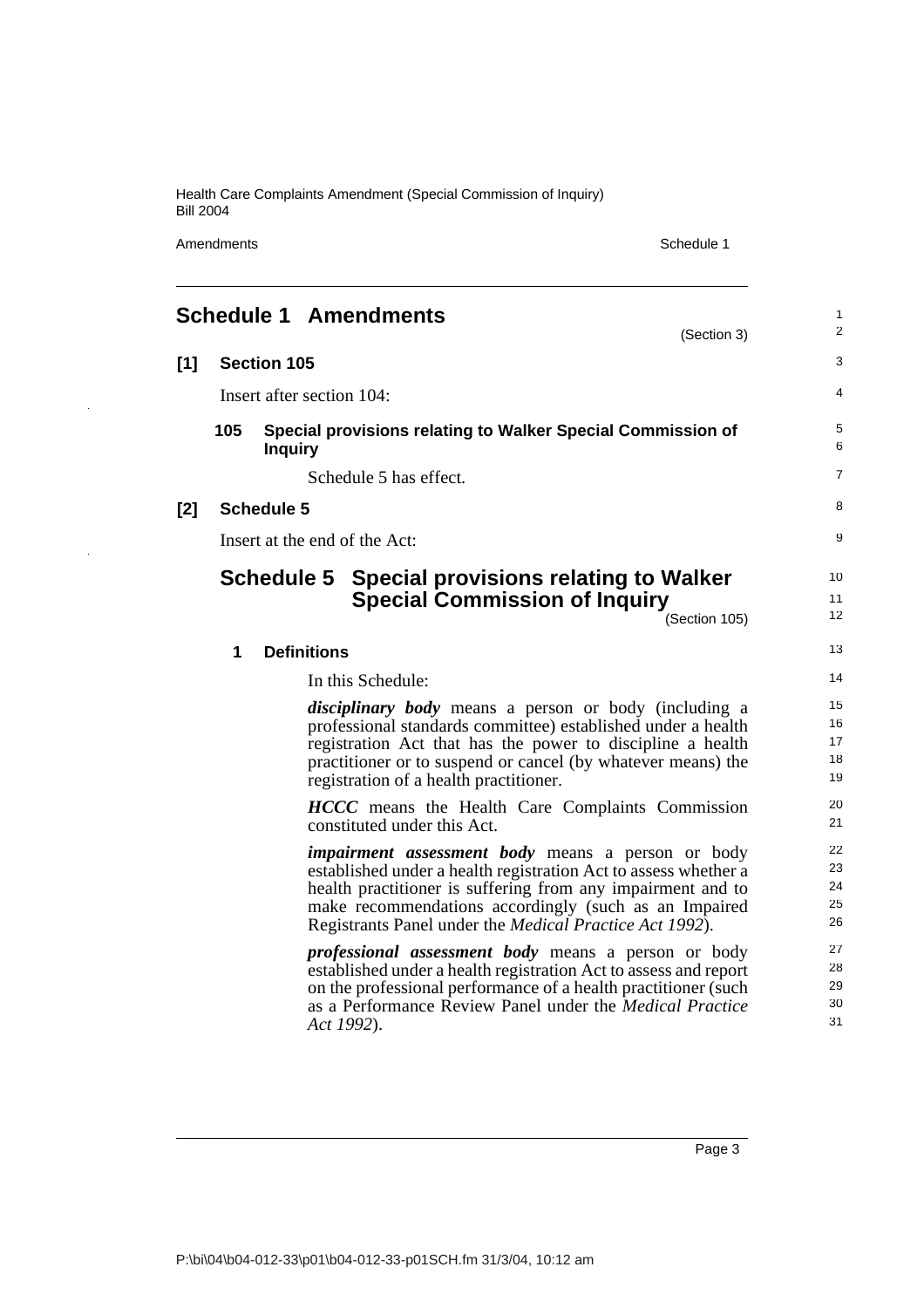Schedule 1 Amendments

*the referred complaints* means the complaints and other matters relating to Campbelltown and Camden Hospitals specified in the commission establishing the Special Commission issued on 11 December 2003, as altered or varied by the Governor from time to time.

*the Special Commission* means the Special Commission of Inquiry established under the *Special Commissions of Inquiry Act 1983* for the purposes of inquiring into and reporting to the Governor on the referred complaints, and includes the Commissioner of the Special Commission.

#### **2 Provisions applicable to recommendations for investigation by HCCC**

- (1) This clause applies in respect of a recommendation in a report of the Special Commission that a specified matter in relation to a health practitioner be investigated by the HCCC.
- (2) The HCCC is required to investigate any such matter, without delay, in accordance with this Act and the relevant health registration Act.
- (3) If a recommendation for such an investigation is made:
	- (a) the matter is taken to be a complaint duly made under this Act, and cannot be withdrawn, and
	- (b) the requirements made by this Act or the relevant health registration Act before a complaint is investigated are taken to have been duly complied with, including that:
		- (i) the complaint be verified by statutory declaration, and
		- (ii) the appropriate registration authority has been notified of the complaint, and
		- (iii) the appropriate registration authority has been consulted by the HCCC about whether the complaint should be investigated, and
		- (iv) the HCCC has assessed the complaint for the purposes of determining whether the complaint should be investigated, and
	- (c) the HCCC is required to give the health practitioner such notice of the matter as the HCCC is required under this Act to give a person against whom a complaint is made, and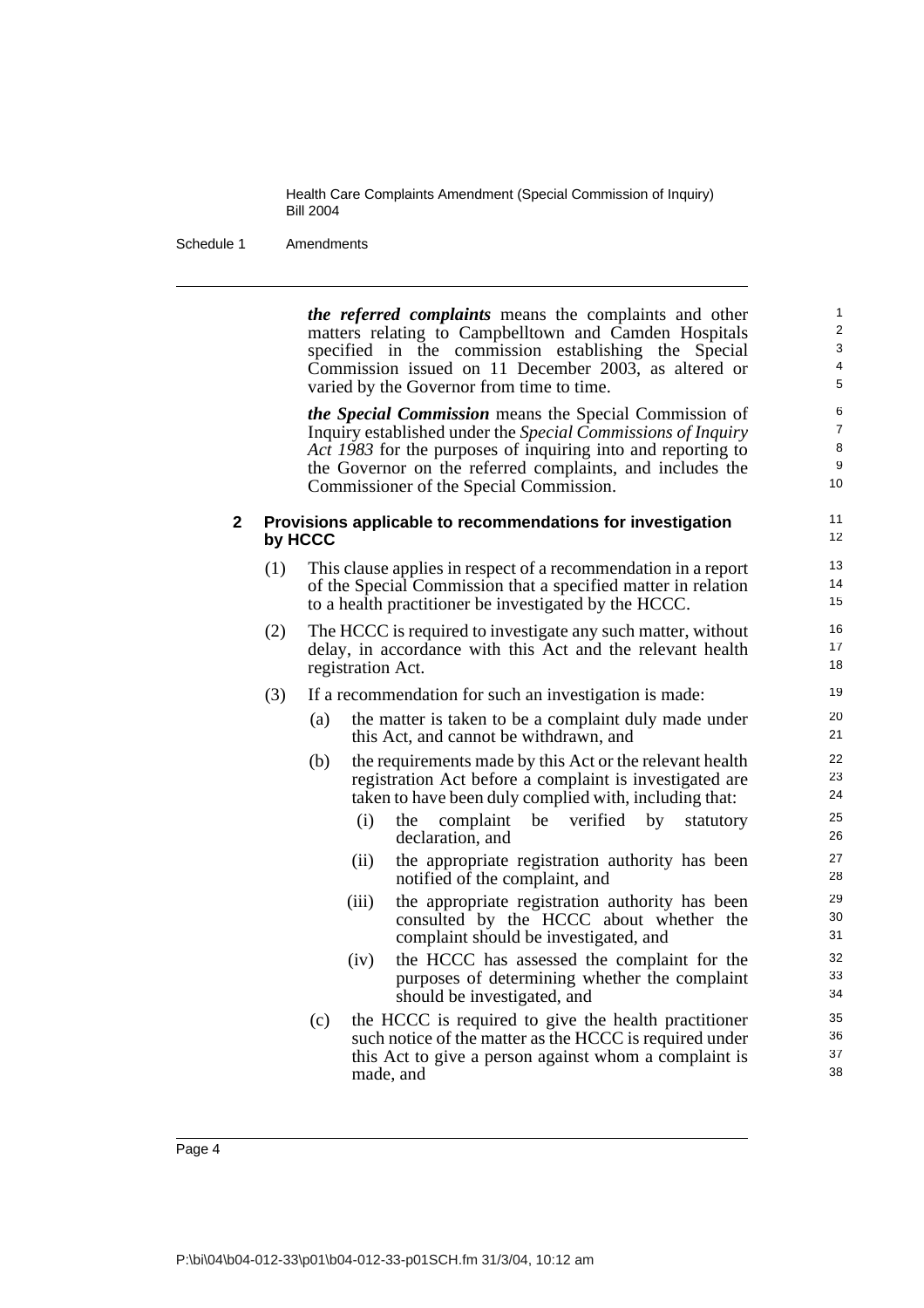Amendments Schedule 1

|   |                                                                                                              | (d)      | the complainant for the purposes of this Act is taken to<br>be the Director-General of the Department of Health or<br>the person identified in the recommendation as the<br>complainant.                                                                                                                                          | $\mathbf{1}$<br>2<br>3<br>4                |
|---|--------------------------------------------------------------------------------------------------------------|----------|-----------------------------------------------------------------------------------------------------------------------------------------------------------------------------------------------------------------------------------------------------------------------------------------------------------------------------------|--------------------------------------------|
| 3 | Provisions applicable to recommendations for referral by<br><b>HCCC for professional or other assessment</b> |          |                                                                                                                                                                                                                                                                                                                                   |                                            |
|   | (1)                                                                                                          | body.    | This clause applies in respect of a recommendation in a report<br>of the Special Commission that a specified matter in relation<br>to a health practitioner be referred by the HCCC under section<br>26 of this Act to a registration authority for assessment by an<br>impairment assessment body or a professional assessment   | $\overline{7}$<br>8<br>9<br>10<br>11<br>12 |
|   | (2)                                                                                                          |          | The HCCC is required to refer any such matter, without delay,<br>under section 26 of this Act.                                                                                                                                                                                                                                    | 13<br>14                                   |
|   | (3)                                                                                                          |          | If a recommendation for such a referral is made, the<br>requirements made by this Act or the relevant health<br>registration Act before the matter is referred for assessment<br>by an impairment assessment body or a professional<br>assessment body are taken to have been duly complied with.                                 | 15<br>16<br>17<br>18<br>19                 |
| 4 |                                                                                                              |          | Provision of documents and other information to relevant<br>agencies by Special Commission                                                                                                                                                                                                                                        | 20<br>21                                   |
|   | (1)                                                                                                          |          | In this clause:                                                                                                                                                                                                                                                                                                                   | 22                                         |
|   |                                                                                                              | body.    | <i>relevant agency</i> means the HCCC, a registration authority, an<br>impairment assessment body or a professional assessment                                                                                                                                                                                                    | 23<br>24<br>25                             |
|   | (2)                                                                                                          | agency). | The Special Commission is authorised to provide a relevant<br>agency with documents or other information obtained by it in<br>the course of its inquiries (but only if the Special Commission<br>is satisfied that it is reasonably necessary to do so to assist the<br>relevant agency to exercise the functions of the relevant | 26<br>27<br>28<br>29<br>30<br>31           |
|   | (3)                                                                                                          |          | Information may be provided under this clause despite any<br>Act or law.                                                                                                                                                                                                                                                          | 32<br>33                                   |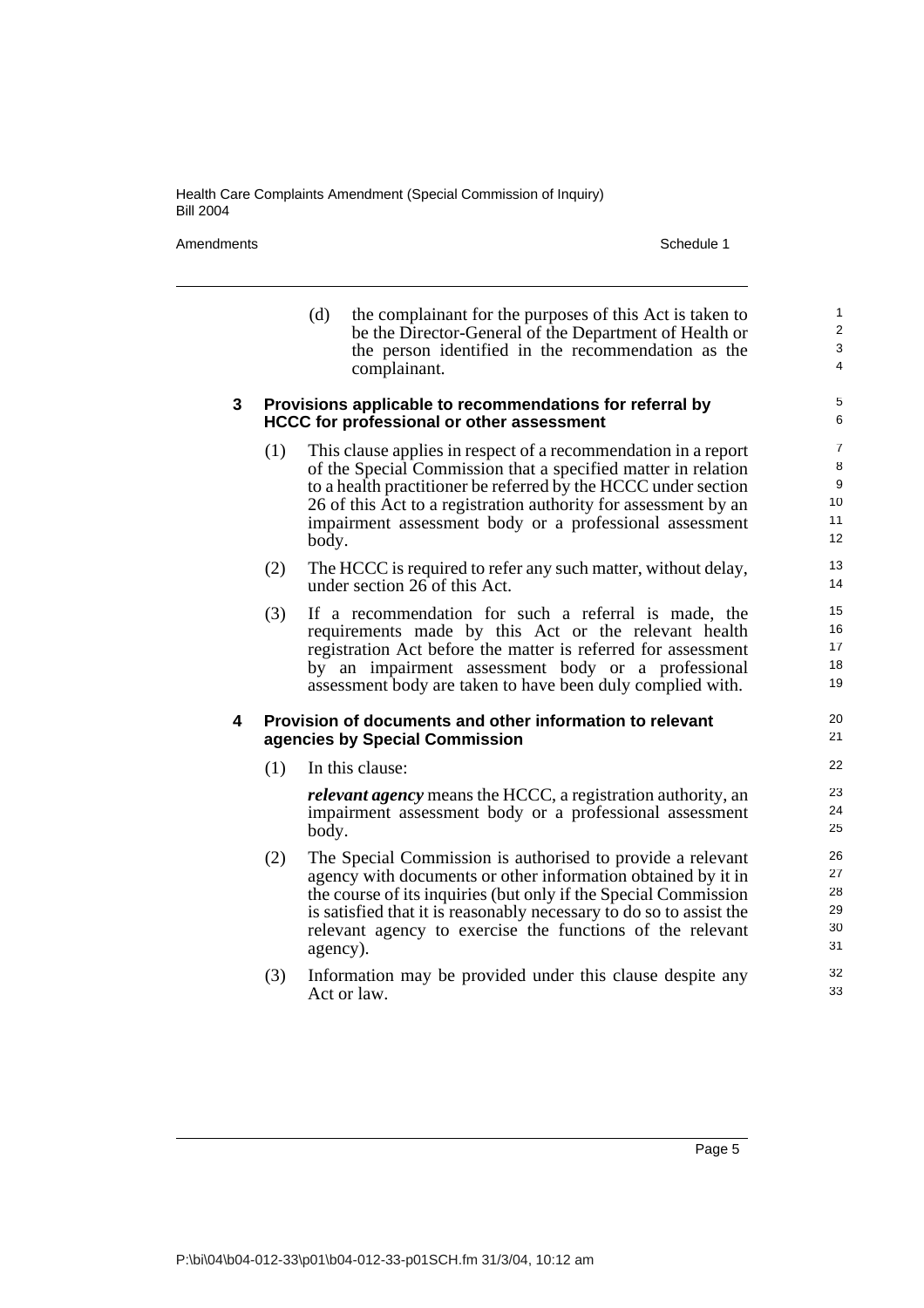Schedule 1 Amendments

#### **5 Consideration of report of, and documents or other information used by, Special Commission**

Any matter contained in a report of the Special Commission and any documents or other information taken into account by the Special Commission in making its report:

- (a) may be taken into account by the HCCC in any investigation or other action taken by the HCCC in respect of a health practitioner under this Act or the relevant health registration Act, and
- (b) may be taken into account by any registration authority in any investigation or other action taken by the registration authority in respect of a health practitioner under the relevant health registration Act, and
- (c) may be taken into account by any impairment assessment body or professional assessment body in any assessment of a health practitioner under the relevant health registration Act, and
- (d) may be taken into account by a disciplinary body in any proceedings against a health practitioner under the relevant health registration Act.

#### **6 Protection of certain actions relating to Special Commission from challenge**

- (1) For the purposes of this clause, a *protected action* is any action of the HCCC, a disciplinary body, a registration authority, an impairment assessment body or a professional assessment body under this Act or a health registration Act in relation to a health practitioner, being:
	- (a) any investigation or other action that is recommended in a report of the Special Commission, or
	- (b) any prosecution or other action that is taken following the carrying out of any such recommended investigation or other action.
- (2) A protected action may not be:
	- (a) challenged, reviewed, quashed or called into question before any court of law, administrative review body or disciplinary body in any proceedings, or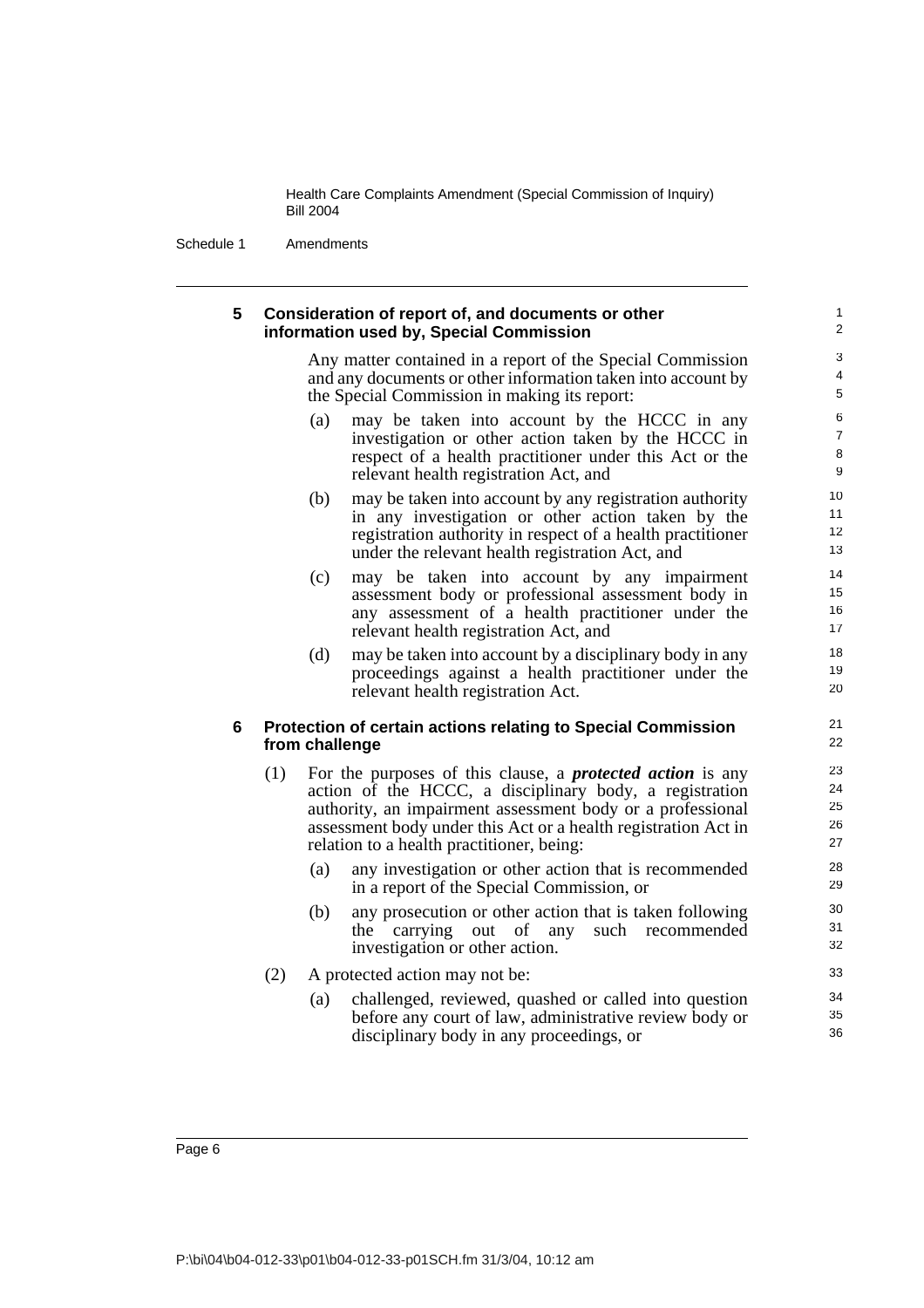Amendments Schedule 1

|     | (b)                                                                                                                                                                                                                                                                         | restrained, removed or otherwise affected by any<br>proceedings,                                                                                                                                  | 1<br>2               |
|-----|-----------------------------------------------------------------------------------------------------------------------------------------------------------------------------------------------------------------------------------------------------------------------------|---------------------------------------------------------------------------------------------------------------------------------------------------------------------------------------------------|----------------------|
|     | because of the exercise by a designated person of any function<br>with respect to a matter to which that protected action relates.                                                                                                                                          | 3<br>4                                                                                                                                                                                            |                      |
| (3) | Subclause (2) applies whether or not the proceedings relate to<br>any question involving compliance or non-compliance, by a<br>designated person, with the provisions of this Act or a health<br>registration Act or the rules of natural justice (procedural<br>fairness). | 5<br>6<br>$\overline{7}$<br>8<br>9                                                                                                                                                                |                      |
| (4) | This clause does not affect the generality of section 36 of the<br>Special Commissions of Inquiry Act 1983.                                                                                                                                                                 | 10<br>11                                                                                                                                                                                          |                      |
| (5) |                                                                                                                                                                                                                                                                             | In this clause:                                                                                                                                                                                   | 12                   |
|     |                                                                                                                                                                                                                                                                             | <i>designated person</i> means:                                                                                                                                                                   | 13                   |
|     | (a)                                                                                                                                                                                                                                                                         | the Special Commission (including the Commissioner<br>of the Special Commission), or                                                                                                              | 14<br>15             |
|     | (b)                                                                                                                                                                                                                                                                         | the HCCC (including the Commissioner of the HCCC),<br><b>or</b>                                                                                                                                   | 16<br>17             |
|     | (c)                                                                                                                                                                                                                                                                         | a registration authority, an impairment assessment body<br>or a professional assessment body (or a member of any<br>such body), or                                                                | 18<br>19<br>20       |
|     | (d)                                                                                                                                                                                                                                                                         | a complainant, or                                                                                                                                                                                 | 21                   |
|     | (e)                                                                                                                                                                                                                                                                         | any person assisting or otherwise associated with any of<br>them.                                                                                                                                 | 22<br>23             |
|     |                                                                                                                                                                                                                                                                             | <i>exercise</i> of functions includes the purported exercise of<br>functions and the non-exercise or improper exercise of<br>functions.                                                           | 24<br>25<br>26       |
|     |                                                                                                                                                                                                                                                                             | <i>proceedings</i> includes:                                                                                                                                                                      | 27                   |
|     | (a)                                                                                                                                                                                                                                                                         | proceedings for an order in the nature of prohibition,<br>certiorari or mandamus or for a declaration or<br>injunction or for any other relief, and                                               | 28<br>29<br>30       |
|     | (b)                                                                                                                                                                                                                                                                         | without limiting paragraph (a), proceedings for a stay of<br>disciplinary or other proceedings, and                                                                                               | 31<br>32             |
|     | (c)                                                                                                                                                                                                                                                                         | without limiting paragraph (a), proceedings in the<br>exercise of the inherent jurisdiction of the Supreme<br>Court or the jurisdiction conferred by section 23 of the<br>Supreme Court Act 1970, | 33<br>34<br>35<br>36 |
|     |                                                                                                                                                                                                                                                                             | but does not include criminal proceedings.                                                                                                                                                        | 37                   |